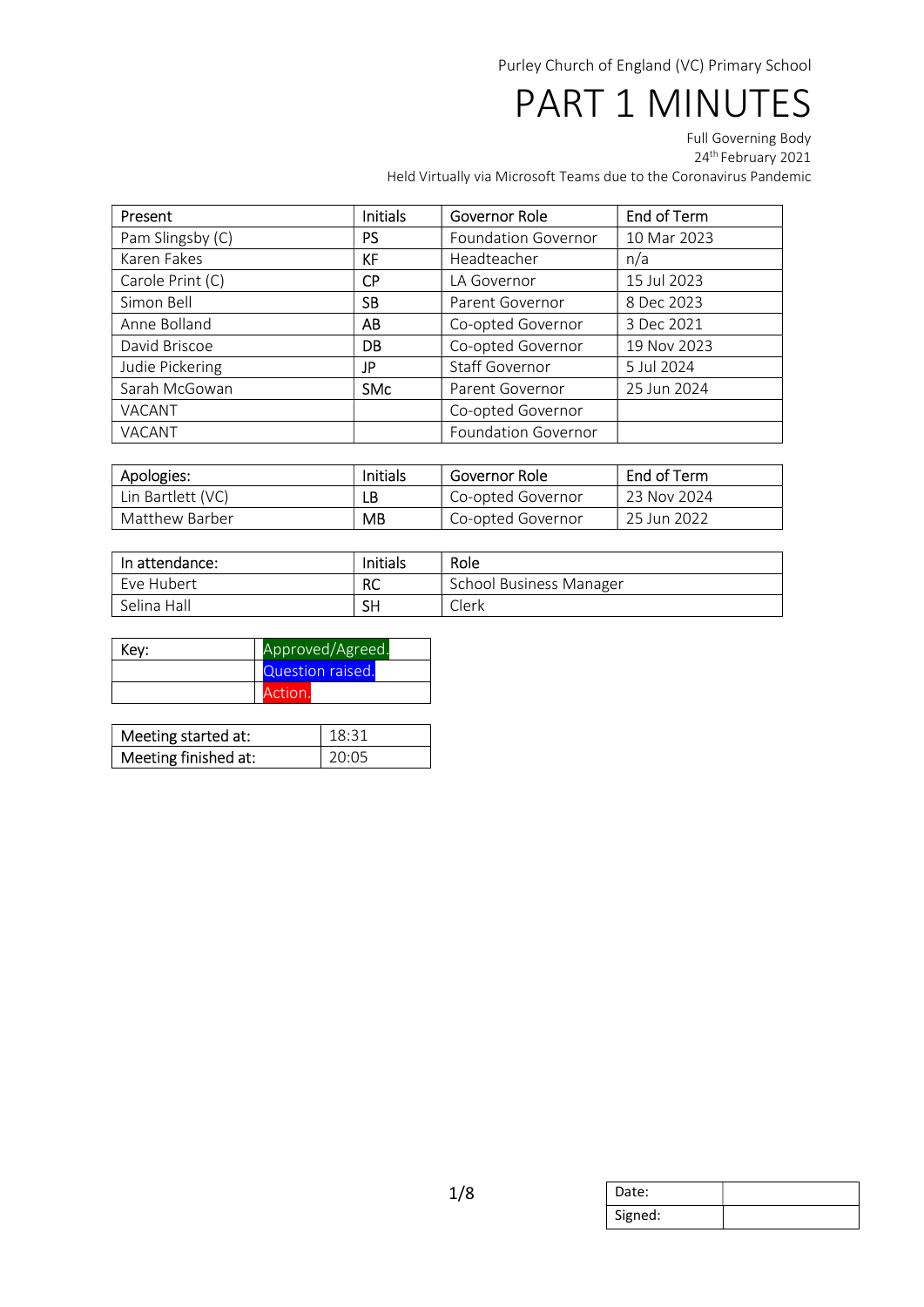# PART 1 MINUTES

Full Governing Body 24th February 2021

| <b>Record of documents</b> |                                                                                 |             |                               |  |  |
|----------------------------|---------------------------------------------------------------------------------|-------------|-------------------------------|--|--|
| <b>Item</b>                | <b>Document</b>                                                                 |             | <b>Added to Governor Hub:</b> |  |  |
|                            |                                                                                 | <b>Date</b> | Whom                          |  |  |
| Item 4.                    | Bud Mon 2020-21 P10 01 CFR<br>$\blacksquare$                                    |             |                               |  |  |
|                            | Bud Mon 2020-21 P10 01 CFR Commentary<br>$\blacksquare$                         |             |                               |  |  |
|                            | Bud Mon 2020-21 P10 08 CFR<br>$\blacksquare$                                    |             |                               |  |  |
|                            | Bud Mon 2020-21 P10 13 CFR<br>$\blacksquare$                                    | 16/02/2021  | Clerk                         |  |  |
|                            | Bud Mon 2020-21 P10 76 CFR<br>$\blacksquare$                                    |             |                               |  |  |
|                            | Bud Mon 2020-21 P10 99 CFR<br>$\blacksquare$                                    |             |                               |  |  |
|                            | FOPS payment tracker 20-21_2021 Feb<br>$\blacksquare$                           |             |                               |  |  |
|                            | Written Budget Monitoring Report for Governors - Purley                         |             |                               |  |  |
|                            | CE Primary - 2021 Feb                                                           |             |                               |  |  |
|                            | Signed Inventory Annual Report - Feb 2021<br>$\overline{\phantom{a}}$           |             |                               |  |  |
| Item 9.                    | <b>GDPR Policy February 2021</b><br>$\blacksquare$                              | 16/02/2021  |                               |  |  |
|                            | Inclusion Policy February 2021<br>$\blacksquare$                                | 18/02/2021  | Clerk                         |  |  |
|                            | Food Policy February 2021<br>$\blacksquare$                                     | 16/02/2021  |                               |  |  |
|                            | Remote learning January 2021<br>$\blacksquare$                                  | 16/02/2021  |                               |  |  |
|                            | Drugs February 2021<br>$\blacksquare$                                           | 22/02/2021  |                               |  |  |
|                            | UserConfirmations-PurleyPrimary Feb 2021<br>$\blacksquare$                      |             |                               |  |  |
|                            | Clerk Review Purley WBC Policy Tracker - Feb 2021                               | 16/02/2021  |                               |  |  |
| Item 10.                   | NGA Single School Matrix with Finance Audit Purley<br>$\blacksquare$            | 16/02/2021  | Clerk                         |  |  |
|                            | February 2021                                                                   |             |                               |  |  |
| Item 11.                   | Purley CofE Primary School Training - February 2021<br>$\overline{\phantom{a}}$ | 16/02/2021  | Clerk                         |  |  |
|                            | <b>Training February 2021</b><br>$\blacksquare$                                 | 16/02/2021  |                               |  |  |
| Item 13.                   | 20012021 FGB minutes Part 1 v1.0                                                | 16/02/2021  | Clerk                         |  |  |
| Item 14.                   | Purley FGB Action Register - Feb 2021                                           | 16/02/2021  | Clerk                         |  |  |

| Date:   |  |
|---------|--|
| Signed: |  |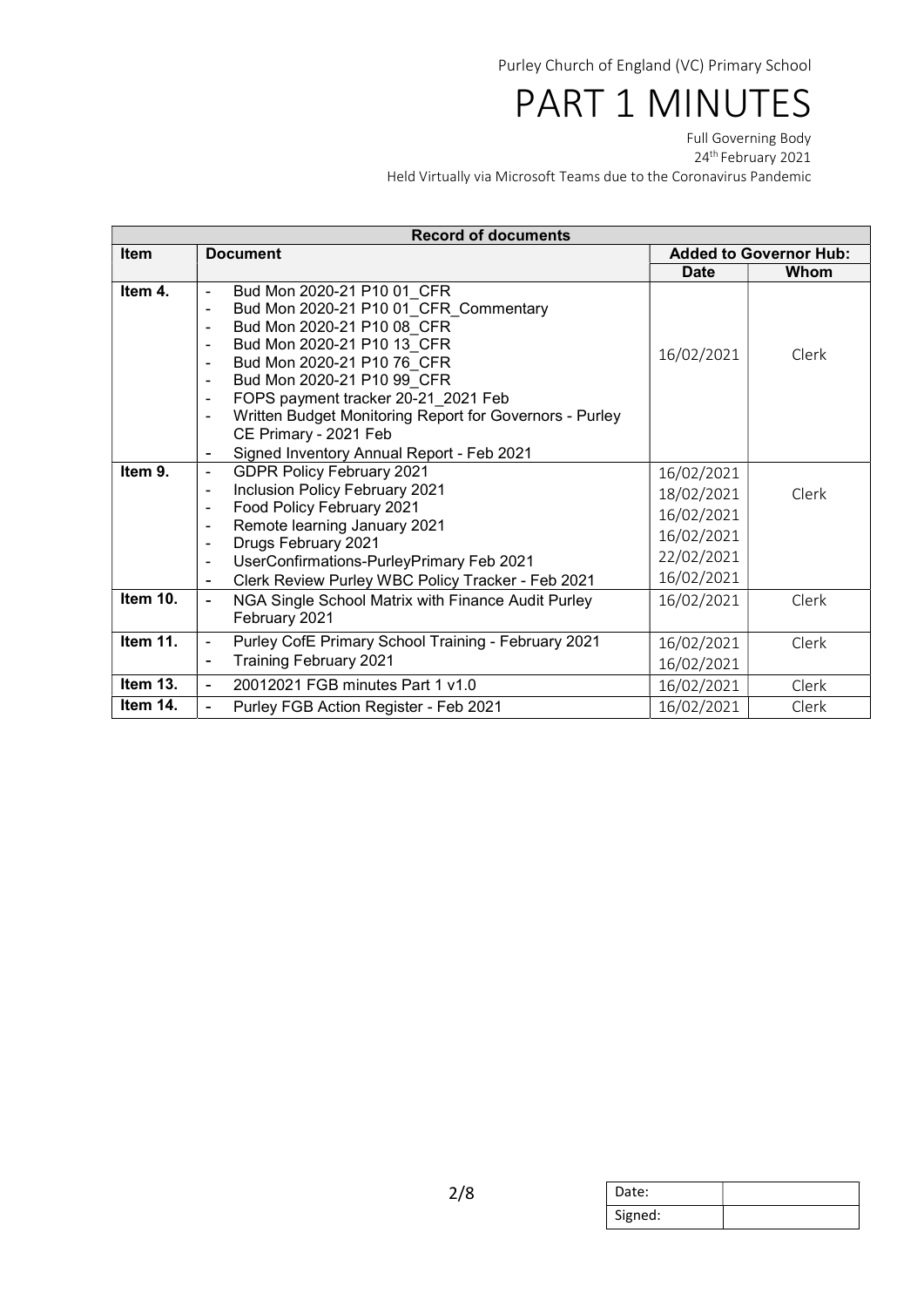## PART 1 MINUTES

Full Governing Body 24th February 2021

| Item no | Description                                                                                                                                                                                                                                                                                                                                                                                                                                                                                                                                                                                                                                                 | Action                                                                                |
|---------|-------------------------------------------------------------------------------------------------------------------------------------------------------------------------------------------------------------------------------------------------------------------------------------------------------------------------------------------------------------------------------------------------------------------------------------------------------------------------------------------------------------------------------------------------------------------------------------------------------------------------------------------------------------|---------------------------------------------------------------------------------------|
| Item 1. | Those present and in attendance                                                                                                                                                                                                                                                                                                                                                                                                                                                                                                                                                                                                                             |                                                                                       |
|         | Present Governors are listed on page 1 of these minutes.<br>The meeting was quorate as the quorum for any governing board meeting<br>$\overline{\phantom{a}}$<br>and vote must be one half (rounded up to a whole number) of the<br>complete membership of the governing board (excluding vacancies) and no<br>more than a third of the governing body can be staff members.<br>Current membership at the start of the meeting: 10.<br>One half of the complete membership is: 5, rounded up to a whole<br>$\overline{\phantom{a}}$<br>number: 6. Number of members at the meeting: 8. Governors who are<br>Staff: 2                                        | <b>Noted</b><br><b>Noted</b><br><b>Noted</b>                                          |
| Item 2. | Declarations of interest and confirmation of confidentiality                                                                                                                                                                                                                                                                                                                                                                                                                                                                                                                                                                                                |                                                                                       |
|         | No additional declarations of interest were declared and all Governors<br>declared that they were in an environment which is a secure and which<br>protects confidentiality.                                                                                                                                                                                                                                                                                                                                                                                                                                                                                | <b>Noted</b>                                                                          |
| Item 3. | <b>AOB</b>                                                                                                                                                                                                                                                                                                                                                                                                                                                                                                                                                                                                                                                  |                                                                                       |
|         | None                                                                                                                                                                                                                                                                                                                                                                                                                                                                                                                                                                                                                                                        | Noted                                                                                 |
| Item 4. | Finance Update - Period 9 with period 10 anomalies                                                                                                                                                                                                                                                                                                                                                                                                                                                                                                                                                                                                          |                                                                                       |
|         | The SBM had provided a breakdown of all funds in advance of the meeting.<br>The SBM presented the summary from the document: Written Budget<br>Monitoring Report for Governors - Purley CE Primary - 2021 Feb. The<br>document provided a breakdown of all 5 school funds, highlighting the In<br>Year Balance and Closing Balance Carry forward. All 5 funds are looking<br>acceptable at the moment.                                                                                                                                                                                                                                                      | <b>Noted</b>                                                                          |
|         | Main School Budget<br>The resignation of a staff member has had an impact on costs.<br>$\circ$<br>January lockdown has removed the need for additional staff and<br>$\circ$<br>consequently reduced staffing costs further.<br>The SBM has been able to re-evaluate the budget buffer and has<br>$\circ$<br>been able to be less conservative with the figures.<br>The Main School Budget currently sits at £17,292.<br>$\circ$<br>This is the first time the SBM is completing the accounts for a WBC school.<br>$\overline{\phantom{0}}$<br>The SBM confirmed that the Period 11 accounts and budget will give a<br>clearer view of the schools position. | Noted<br><b>Noted</b><br><b>Noted</b><br><b>Noted</b><br><b>Noted</b><br><b>Noted</b> |
|         | <b>Pupil Premium Grant</b><br>This fund has remain static<br>$\Omega$                                                                                                                                                                                                                                                                                                                                                                                                                                                                                                                                                                                       |                                                                                       |
|         | <b>Sports Grant</b><br>Due to Covid-19 this fund has remain static. There is a significant<br>$\circ$<br>large amount of funding from last year still to be spent.                                                                                                                                                                                                                                                                                                                                                                                                                                                                                          | <b>Noted</b>                                                                          |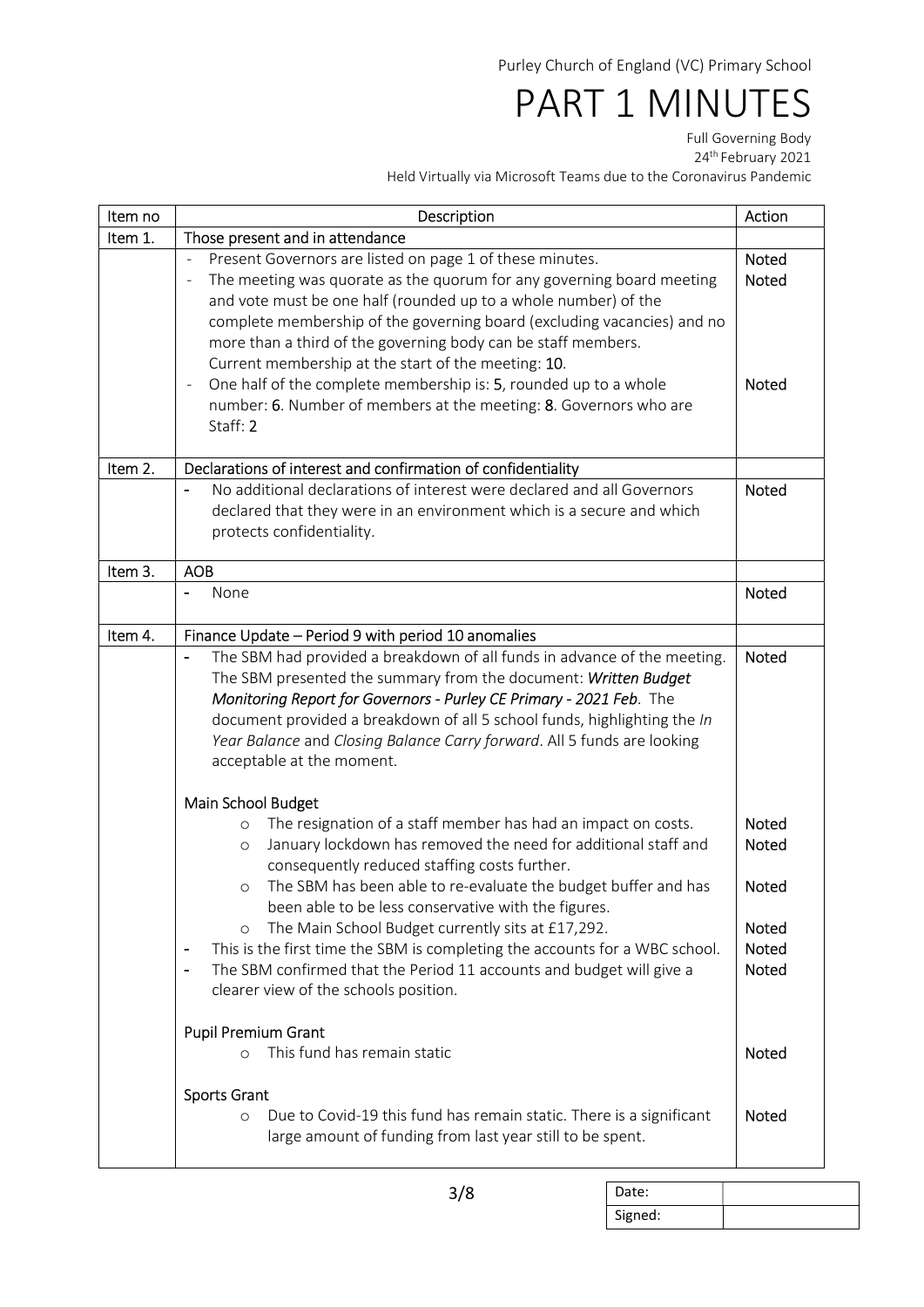## PART 1 MINUTES

Full Governing Body 24th February 2021

| Capital                  |                                                                                                                                                                                                                                                                                                                                                                                                                                                                                                                                                                                                 |                       |
|--------------------------|-------------------------------------------------------------------------------------------------------------------------------------------------------------------------------------------------------------------------------------------------------------------------------------------------------------------------------------------------------------------------------------------------------------------------------------------------------------------------------------------------------------------------------------------------------------------------------------------------|-----------------------|
| $\circ$                  | Roofing work to start next weekend. The school is using an<br>approved WBC contractor to ensure the asbestos is removed<br>safely. The cost of the work has been realised this financial year.                                                                                                                                                                                                                                                                                                                                                                                                  | Noted                 |
|                          | The IT refresh will also be realised in this financial year's budget.                                                                                                                                                                                                                                                                                                                                                                                                                                                                                                                           |                       |
| Out of Hours             |                                                                                                                                                                                                                                                                                                                                                                                                                                                                                                                                                                                                 |                       |
| $\circ$                  | As from January's lockdown, all staff who would have been<br>working in out of hours clubs have been furloughed. They are<br>expected to restart work on the 8 <sup>th</sup> March when pupils return.                                                                                                                                                                                                                                                                                                                                                                                          | <b>Noted</b>          |
|                          | Q: Does the projection for this fund include salary from the 8 <sup>th</sup> of March                                                                                                                                                                                                                                                                                                                                                                                                                                                                                                           | <b>Noted</b>          |
| onwards?                 | A: Yes it does.                                                                                                                                                                                                                                                                                                                                                                                                                                                                                                                                                                                 | Noted                 |
|                          | Q: What is the size of the cost of the roof works please?                                                                                                                                                                                                                                                                                                                                                                                                                                                                                                                                       | Noted                 |
|                          | A: This is expected to cost 2.5k                                                                                                                                                                                                                                                                                                                                                                                                                                                                                                                                                                | Noted                 |
|                          | Q: What will be the best way forward with the carry forward from the Sports<br>Grant fund as we may lose it if we do not spend it?                                                                                                                                                                                                                                                                                                                                                                                                                                                              | <b>Noted</b>          |
|                          | A: We are currently at idea stage at the moment but we may be able to<br>spend 12k of the money. The school is also looking into a wellbeing day<br>to run after Easter with different external agencies to come into school<br>and facilitate events in art, sports and music. Staff will then have this<br>time to work on SDP prioritises. This will cost approximately 2k.<br>JP is also looking into outside providers to allow each year group, once a<br>term, to go and participate in an activity. For example JP will be<br>discussing with an external provider for Rugby next week. | <b>Noted</b>          |
| $\overline{\phantom{0}}$ | To be clear, funds for the sports budget will not be 'clawed back' as per say<br>but it is looked upon unfavourably. It has been an extraordinary year and<br>has meant many of our normal activities have not taken place; however,<br>there are still have funds in the account that accumulated before the<br>pandemic occurred. We need to be aware of potential funding reforms<br>that may then impact how much we receive in the future.                                                                                                                                                 | <b>Noted</b>          |
|                          | The SBM confirmed the fund account balance is £5,532.16.<br>As for contracted charges set / purchasing services for next financial year,<br>these items are in the process of being completed. IT and employee<br>insurance have been completed. Catering is ongoing. The SBM is still<br>looking into everything else including buybacks. Council buybacks have to<br>be submitted by the 31 <sup>st</sup> March. The SBM to bring them to the next FGB<br>for Governor sign-off.                                                                                                              | <b>Noted</b><br>Noted |
|                          | The school is in discussions with The Pantry over anticipated contributions<br>to the supplier's operational deficits. The uptake of free school and KS2<br>meals are not at the expected due to the pandemic. The school is<br>determining if any funding has been received in relation to catering;<br>schools are not allowed to profit from catering contracts and therefore any<br>catering funding amounts must be presented back to the supplier to assist                                                                                                                               | <b>Noted</b>          |

| Date:   |  |
|---------|--|
| Signed: |  |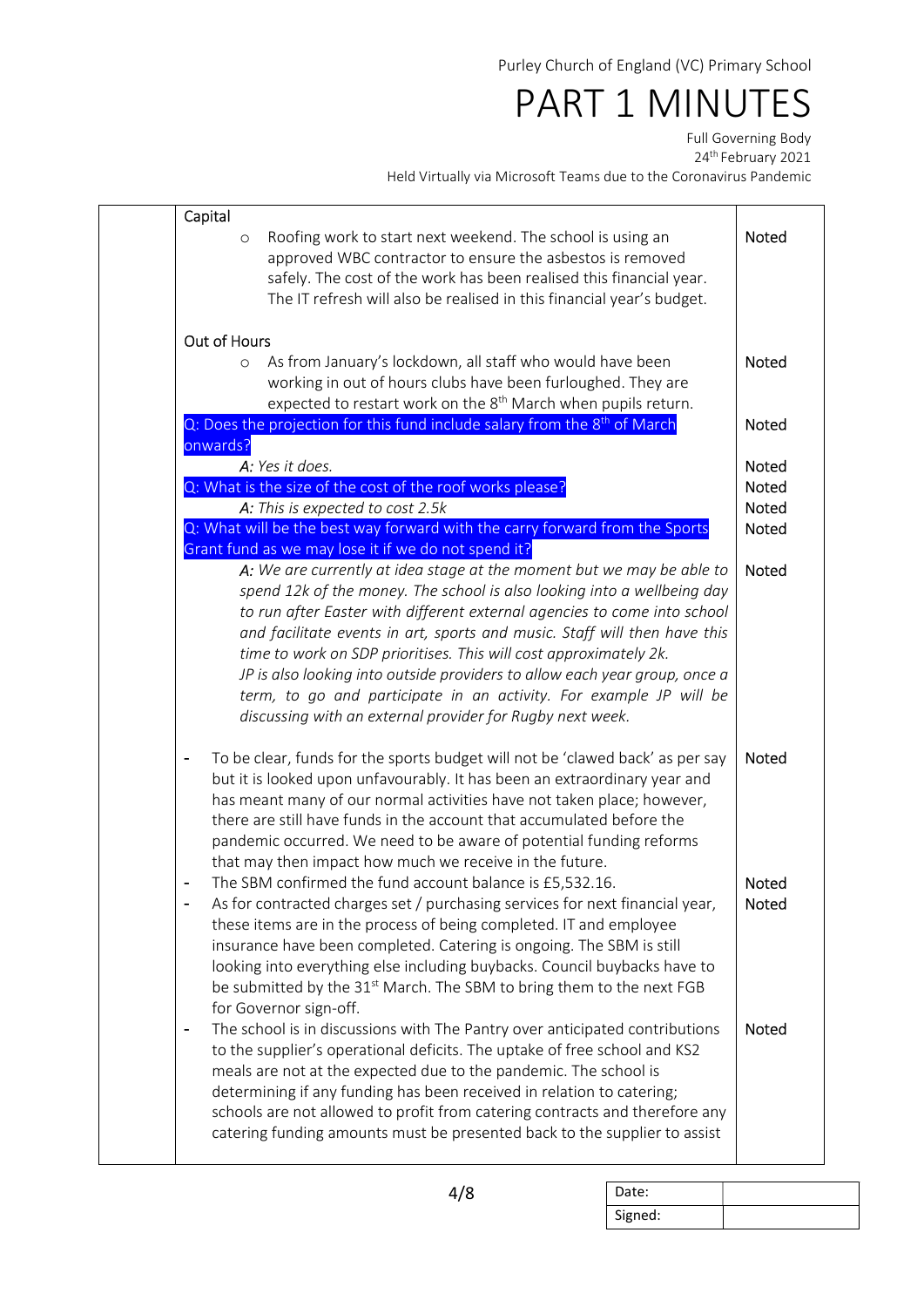#### PART 1 MINUTES

Full Governing Body

24th February 2021

Held Virtually via Microsoft Teams due to the Coronavirus Pandemic

|         | in the shortfall. This supplier is running at loss and will absorb the cost for<br>the time being.<br>Q: When the contract was signed, was there a clause to allow for a review?<br>A: Yes, in July there will be a review period. It is expected the supplier will<br>want to re-evaluate the costs and we will need to re-evaluate our<br>position if there is a significant increase.<br>The SBM provided an account review of the FOPS fund presenting what<br>had been spent/charged back to FOPS and what FOPS has agreed to fund.<br>There are some items on the list which will not go ahead this academic<br>year due to the pandemic such as swimming and camping. Most items that<br>FOPS agreed to pay for have been recovered.<br>Q: Does the FOPS fund run academic or financial year?<br>A: academic<br>Headteacher's monthly checklist is on track.<br>The Inventory check has been completed remotely by SB and the SBM. Any<br>$\overline{\phantom{a}}$<br>new items of portable, desirable, and significant value over £50 have been<br>added to the inventory. The sensible disposal of obsolete and broken items<br>has been authorised by the Headteacher. | <b>Noted</b><br><b>Noted</b><br><b>Noted</b><br><b>Noted</b><br><b>Noted</b> |
|---------|----------------------------------------------------------------------------------------------------------------------------------------------------------------------------------------------------------------------------------------------------------------------------------------------------------------------------------------------------------------------------------------------------------------------------------------------------------------------------------------------------------------------------------------------------------------------------------------------------------------------------------------------------------------------------------------------------------------------------------------------------------------------------------------------------------------------------------------------------------------------------------------------------------------------------------------------------------------------------------------------------------------------------------------------------------------------------------------------------------------------------------------------------------------------------------|------------------------------------------------------------------------------|
| Item 5. | <b>IT Refresh Project</b>                                                                                                                                                                                                                                                                                                                                                                                                                                                                                                                                                                                                                                                                                                                                                                                                                                                                                                                                                                                                                                                                                                                                                        |                                                                              |
|         | The new IT supplier started in January 2021 and the current supplier will end<br>in mid-March. The new supplier is already carrying out remedial work and<br>the handover is going well.<br>Talk of an IT refresh project is underway. Our new supplier has evaluated<br>$\blacksquare$<br>our current setup and provided a list of suggestions to improve and enhance<br>out IT capability as a school. The SBM has received the report this week<br>which includes a RAG status for each item and indicative costs. The cost of<br>the project as a whole is in the region of 8-10k which includes some larger<br>projects including a server and wireless network upgrade.                                                                                                                                                                                                                                                                                                                                                                                                                                                                                                    | <b>Noted</b><br><b>Noted</b>                                                 |
|         | Q: Would the upgrade cover the whole of the Wi-Fi network provision?<br>A: Yes it would; this is a priority. Our requirements as a school have<br>changed which has been highlighted during the pandemic $-$ there is a<br>need to replace our aging equipment. Even when the children return,<br>there will still be a need for Google classrooms as it is also used at school<br>by the pupils.                                                                                                                                                                                                                                                                                                                                                                                                                                                                                                                                                                                                                                                                                                                                                                                | <b>Noted</b><br>Noted                                                        |
|         | Q: Is there scope for FOPS to contribute towards the IT refresh project?<br>A: This year has been extremely difficult for FOPS to raise funds. FOPS<br>has already contributed towards computers this year.<br>The SBM will look into the report from the supplier and report back to the<br>Governors. This has the potential to be a Capital project but we must be                                                                                                                                                                                                                                                                                                                                                                                                                                                                                                                                                                                                                                                                                                                                                                                                            | <b>Noted</b><br><b>Noted</b><br><b>Noted</b>                                 |
|         | mindful of the 2k limit which the entirely of the project exceeds.<br>Q: Is there a possibility we could get IT training from Capital when the new<br>system is in place?<br>A: The SBM confirmed that when she lasted looked into this; anything<br>that involved staff, repairs, or maintenance is excluded.                                                                                                                                                                                                                                                                                                                                                                                                                                                                                                                                                                                                                                                                                                                                                                                                                                                                   | <b>Noted</b><br>Noted                                                        |

Date: Signed: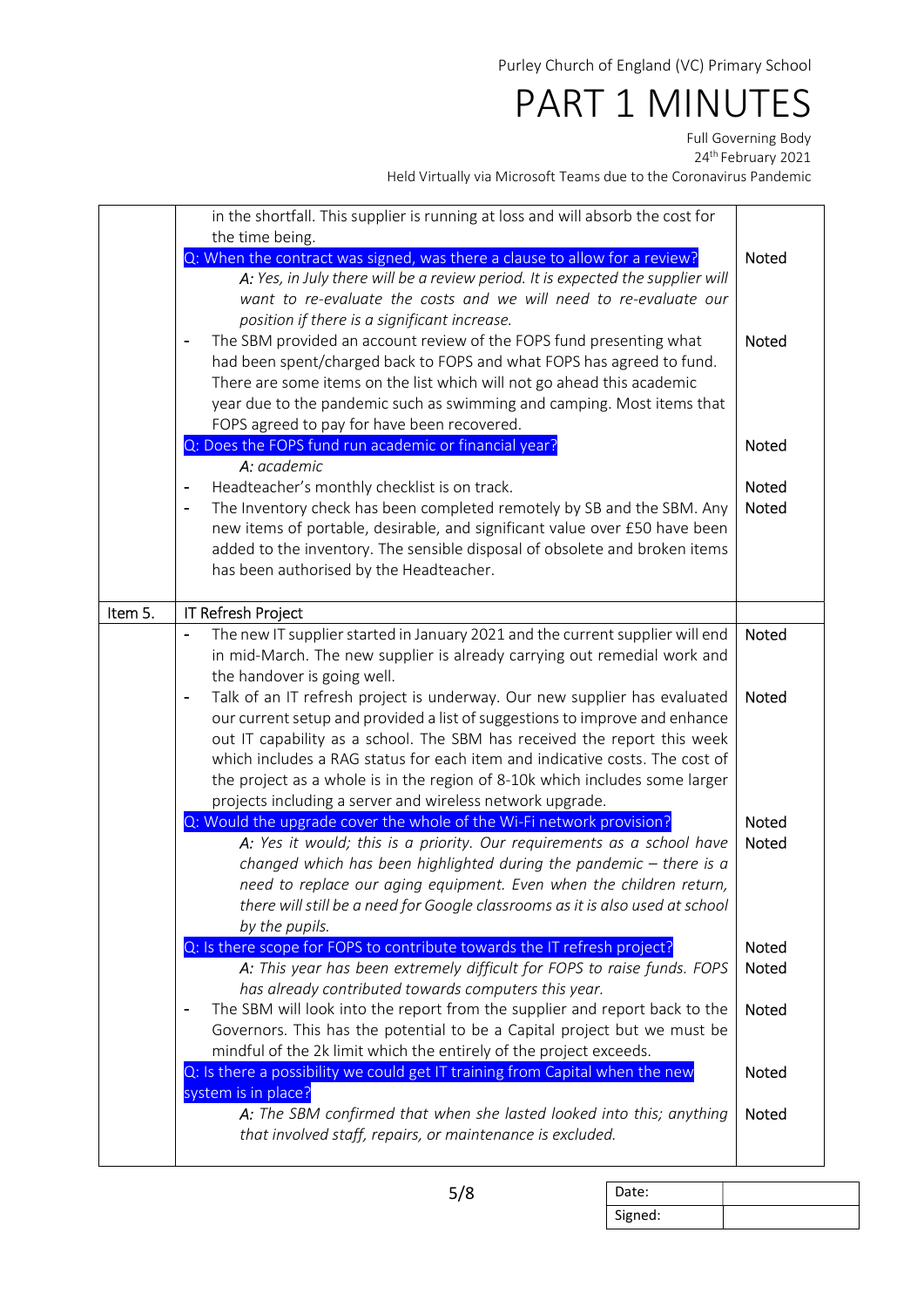#### PART 1 MINUTES

Full Governing Body 24th February 2021

Held Virtually via Microsoft Teams due to the Coronavirus Pande

| ams que to the Coronavirus Pandemic |  |  |  |  |  |
|-------------------------------------|--|--|--|--|--|
|                                     |  |  |  |  |  |

|         | KF requested for volunteers to assist in testing of some of the iPads held at<br>school which appear to have issues with downloading updates and loading<br>onto YouTube. Some of the iPads need fine tuning. JP to organise with SB,<br>AB and SMc a proportion of the iPads to be looked into by each individual.                                                                                                                                                                                                                                                                                                                                                                                                                                                                                                                           | Noted                                   |
|---------|-----------------------------------------------------------------------------------------------------------------------------------------------------------------------------------------------------------------------------------------------------------------------------------------------------------------------------------------------------------------------------------------------------------------------------------------------------------------------------------------------------------------------------------------------------------------------------------------------------------------------------------------------------------------------------------------------------------------------------------------------------------------------------------------------------------------------------------------------|-----------------------------------------|
| Item 6. | <b>Business</b>                                                                                                                                                                                                                                                                                                                                                                                                                                                                                                                                                                                                                                                                                                                                                                                                                               |                                         |
|         | The H&S walk around was completed by the SBM, KF, MB and DB.<br>MB spent time pointing out historical items with the school to give DB<br>$\overline{\phantom{0}}$<br>background and explaining the approach to the walk around.<br>Inside the building there are a number of small items that need recertifying<br>$\overline{a}$<br>which the SBM has put on CREST and the removal of the asbestos is already<br>scheduled.<br>Documentation will be completed remotely with the SBM making this<br>$\overline{a}$<br>available to the business group. From this an action plan will be created and<br>feedback to the FGB.                                                                                                                                                                                                                 | Noted<br>Noted<br>Noted<br><b>Noted</b> |
|         | DB updated the FGB regarding H&S activity including an issue with a faulty<br>$\overline{\phantom{0}}$<br>road sign and the trimming of local hedge growth. DB has started to build a<br>good relationship with contacts within WBC for getting such items resolved.<br>KF will be providing the business group with the risk assessment next week<br>$\overline{\phantom{a}}$                                                                                                                                                                                                                                                                                                                                                                                                                                                                | Noted<br><b>Noted</b>                   |
|         | regarding the reopening of schools.<br>KF looking into P.E provision has P.E used to take place in Bucknell's Meadow<br>$\overline{a}$<br>Recreation Ground, but with the current restrictions in place this may need<br>to be relocated.                                                                                                                                                                                                                                                                                                                                                                                                                                                                                                                                                                                                     | <b>Noted</b>                            |
| Item 7. | Welfare                                                                                                                                                                                                                                                                                                                                                                                                                                                                                                                                                                                                                                                                                                                                                                                                                                       |                                         |
|         | LB, AB, SMc and CP have been engaging in short conversations with all<br>school staff to check on their wellbeing. This engagement has been well<br>received by staff who felt someone else cared about them. LB will report<br>back in due course. Staff to be thanked for participating. A further catch-up<br>will be scheduled approx. post Easter.<br>AB voiced her concern that she believes the Governors should have been<br>able to observe a class online to understand how it works (not to observe<br>the quality of teaching). CP corroborated that this is what Governors should<br>be seen to be doing and a record should be kept to show evidence of the<br>online visit.<br>JP is happy to accommodate this request. AB, DB, CP and SMc would all like<br>$\overline{\phantom{a}}$<br>to be included. KF to send timetable. | <b>Noted</b><br><b>Noted</b><br>Noted   |
|         |                                                                                                                                                                                                                                                                                                                                                                                                                                                                                                                                                                                                                                                                                                                                                                                                                                               |                                         |
| Item 8. | Curriculum                                                                                                                                                                                                                                                                                                                                                                                                                                                                                                                                                                                                                                                                                                                                                                                                                                    |                                         |
|         | KF has asked parents for feedback regarding the remote learning provided<br>$\overline{\phantom{a}}$<br>by the school. Feedback has been very good and will be shared with the FGB<br>once analysed.<br>KF has also completed the school remote learning self-evaluation form. Out<br>۰                                                                                                                                                                                                                                                                                                                                                                                                                                                                                                                                                       | <b>Noted</b><br>Noted                   |
|         | of a possible 110, Purley has scored 106.<br>LB and KF will meet next week to work out agenda and working pattern for<br>the Curriculum group.                                                                                                                                                                                                                                                                                                                                                                                                                                                                                                                                                                                                                                                                                                | Noted                                   |

Date: Signed: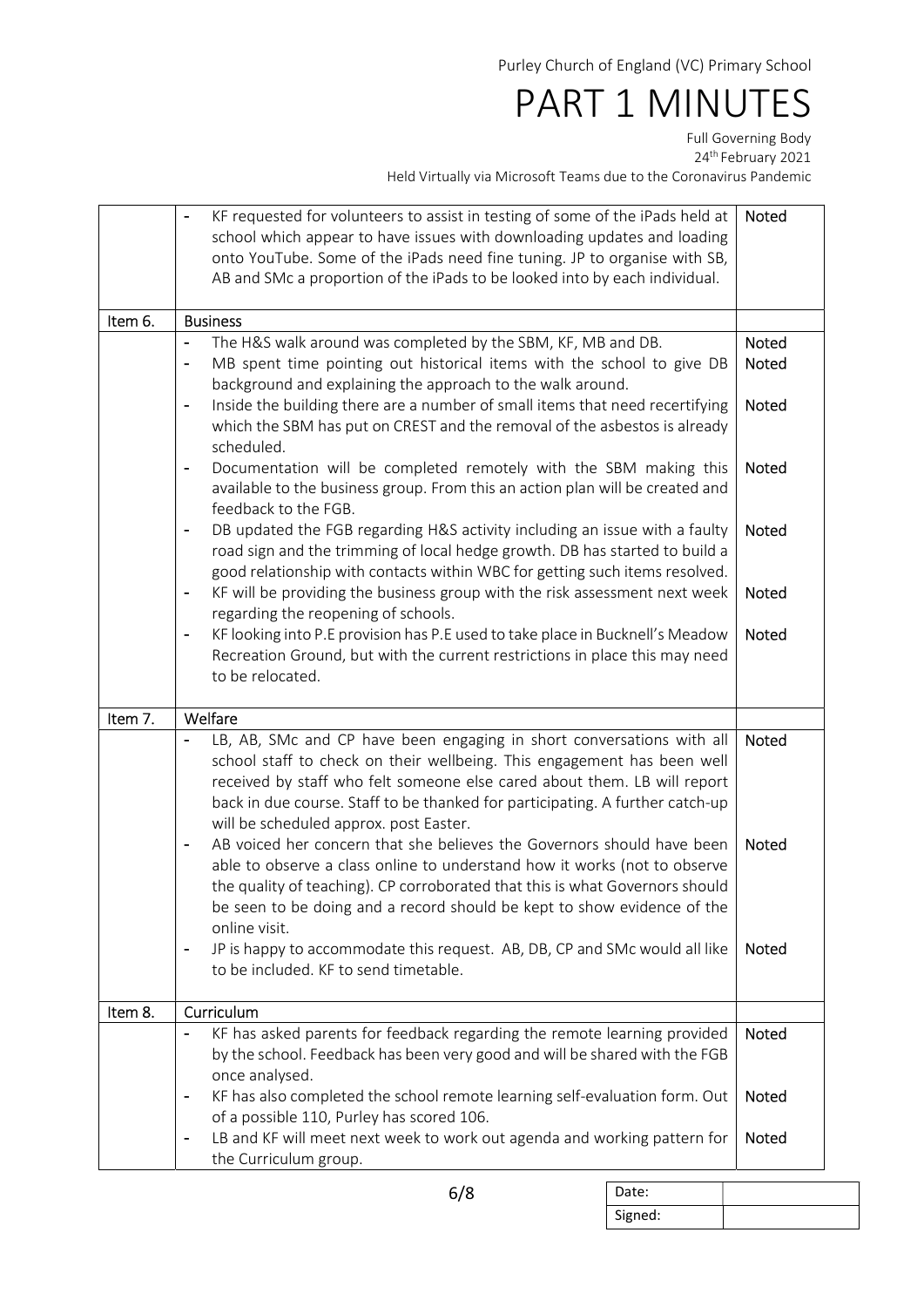## PART 1 MINUTES

Full Governing Body

24th February 2021

|          |                          | AB, LB and DB have volunteered to assist with curves on a rota basis. A time<br>will be setup by the individual class teachers.          | <b>Noted</b>         |
|----------|--------------------------|------------------------------------------------------------------------------------------------------------------------------------------|----------------------|
|          |                          |                                                                                                                                          |                      |
| Item 9.  |                          | <b>Policies</b>                                                                                                                          |                      |
|          |                          | The following policies were all approved subject to the minor updates and                                                                | Action               |
|          |                          | typo's that had been sent directly to the Clerk by AB and CP:                                                                            |                      |
|          |                          | <b>GDPR Policy February 2021</b>                                                                                                         | Approved             |
|          |                          | Ensure this policy cross references the Record<br><b>Management Policy.</b>                                                              |                      |
|          |                          | The form in Appendix 1 - ensure what data and when is on                                                                                 |                      |
|          |                          | the form. Also ensure the search log is held by the school.                                                                              |                      |
|          |                          | Inclusion Policy February 2021<br>$\overline{O}$                                                                                         | Approved             |
|          |                          |                                                                                                                                          |                      |
|          |                          | The following policies are approved on Governor Hub if the number of                                                                     | <b>Noted</b>         |
|          |                          | Governor approvals is quorum (6). Clerk to check.<br>Food Policy February 2021                                                           |                      |
|          |                          | $\circ$<br>Drugs February 2021<br>$\overline{O}$                                                                                         | Approved<br>Approved |
|          |                          |                                                                                                                                          |                      |
|          |                          | Remote learning January 2021 - read only                                                                                                 | <b>Noted</b>         |
|          |                          |                                                                                                                                          |                      |
| Item 10. |                          | <b>Skills Audit</b>                                                                                                                      |                      |
|          |                          | The Clerk provided the outcome from the Governor Skills Audit. All<br>Governors had managed to complete the audit which gave us the best | <b>Noted</b>         |
|          |                          | possible picture of our skills.                                                                                                          |                      |
|          | $\blacksquare$           | The only areas the Governing Board scored a 3 was: I am/have been a                                                                      | <b>Noted</b>         |
|          |                          | governor or trustee in another school or board member in another sector                                                                  |                      |
|          |                          | and Co-operates with external inspectors/auditors and reviews action on                                                                  |                      |
|          |                          | their findings. The Governing Board is a 4/5 in all other areas.                                                                         |                      |
|          | $\blacksquare$           | The Clerk felt the area that some Governors felt most uncomfortable was                                                                  | <b>Noted</b>         |
|          |                          | school finance. The majority of the Governors, especially those new to the<br>role agreed.                                               |                      |
|          | $\overline{\phantom{a}}$ | Therefore the following action plan was placed together:                                                                                 | <b>Noted</b>         |
|          |                          | PS / the SBM to give a $30 - 40$ minutes presentation to help<br>$\circ$                                                                 | <b>Noted</b>         |
|          |                          | explain school finance at a FGB in the near future.                                                                                      |                      |
|          |                          | PS is aware of a number of training modules via<br>$\circ$                                                                               | <b>Noted</b>         |
|          |                          | https://educationspace.co.uk/SRM/that would be of benefit to                                                                             |                      |
|          |                          | any Governors wishing to gain a deeper understanding of school                                                                           |                      |
|          |                          | finance.<br>A presentation around Sep/Oct time on what an audit may look<br>$\circ$                                                      | <b>Noted</b>         |
|          |                          | like will also be given. As part of this, Governors with corporate                                                                       |                      |
|          |                          | experience in finance will be asked to give an overview of how                                                                           |                      |
|          |                          | things work differently in the corporate world.                                                                                          |                      |
|          |                          | The Clerk has also provided an online link in her training document<br>$\circ$                                                           | <b>Noted</b>         |
|          |                          | regarding finance for new Governors.                                                                                                     |                      |
|          |                          |                                                                                                                                          |                      |

| Date:   |  |
|---------|--|
| Signed: |  |